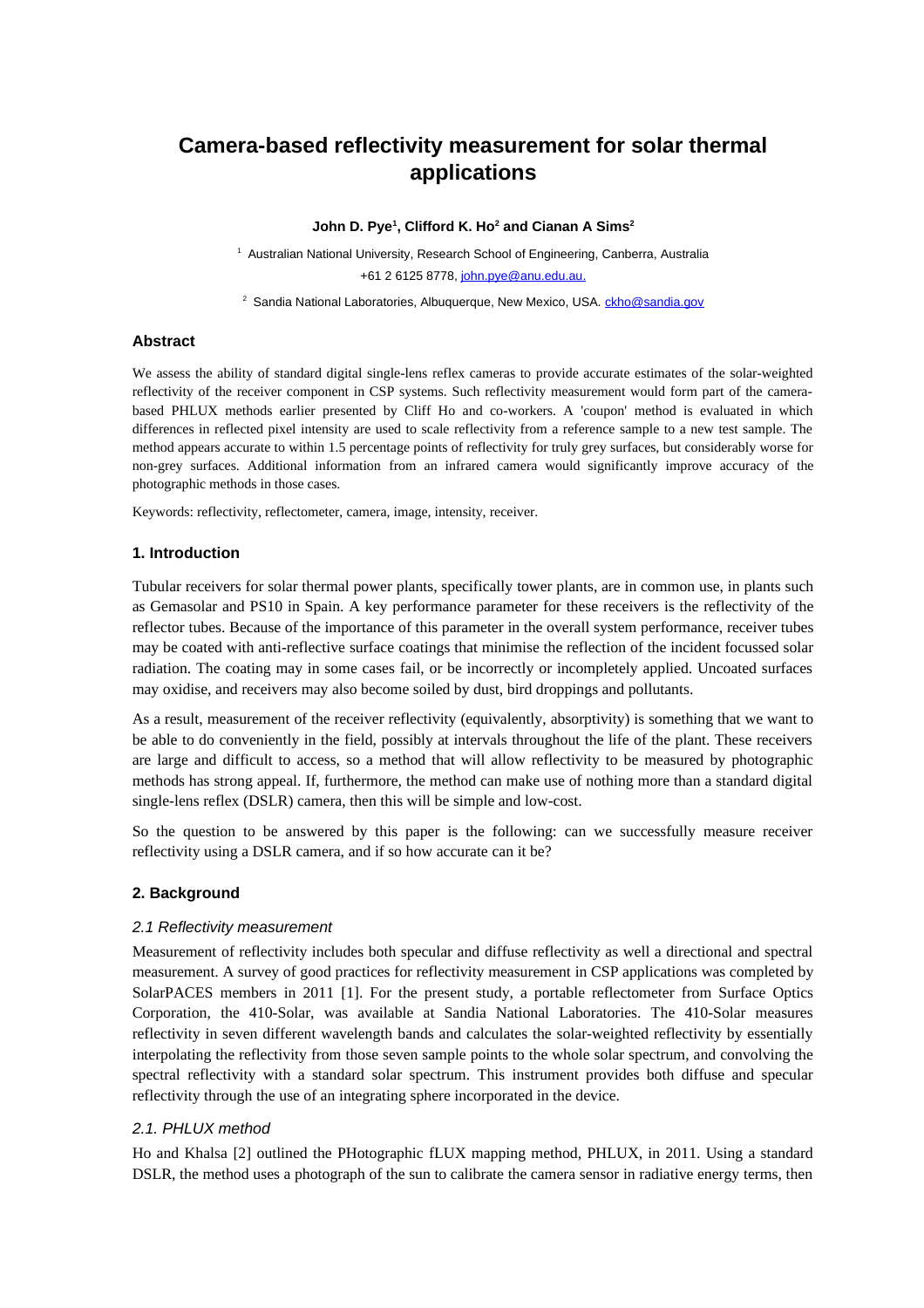uses the camera calibration to convert a photograph of an irradiated receiver [\(Figure 1\)](#page-1-0) into an estimated flux map. The method requires the reflectivity of the receiver to be known, since incident flux at the receiver must be inferred from reflected light from the receiver. Two methods for photographically measuring receiver reflectivity are described in this paper, described further below, but results are not presented.

Ho et al [3], at SolarPACES 2011, gave some results of an experimental evaluation of the PHLUX method. The method is shown to be able to accommodate changes in camera and filter settings and shown to be independent of the distance and angle of the camera from the target. Finally, the linearity of the camera CCD sensor is assessed.



**Figure 1. Photograph of a large tower receiver on-sun, with filters to avoid sensor saturation [3]. The PHLUX method aims to quantify flux on the receiver using photographs such as this one.**

## <span id="page-1-0"></span>*2.2. Reflectivity measurement by photograph*

In the introductory paper about the PHLUX method, Ho and Khalsa [2] include two suggested methods for measurement of receiver reflectivity from photographs. These methods are distinct from the main PHLUX method used to determine the flux map of the concentrated radiation across the receiver, and are briefly described here.



**Figure 2. A photograph of the sun, taken through suitable neutral density filters, can be integrated and calibrated against a measured direct normal irradiance value. With that process, a standard camera then provides a quantitative measure of energy per sensor pixel-value increment.**

<span id="page-1-1"></span>In the first 'solar' method, a photograph of the sun [\(Figure 2\)](#page-1-1) is taken and using a DNI measurement from a pyrheliometer, the camera is calibrated to give a measure of energy per measured pixel intensity, for a single colour channel from the camera's CMOS or CCD sensors. Two further photos are then taken: one of the receiver under ambient conditions and another of the receiver with a single heliostat focussed onto it. The heliostat parameters such as size, location and reflectivity must be known, so that the total flux on the receiver can be accurately calculated. The entire focal spot of the heliostat must also be incident on the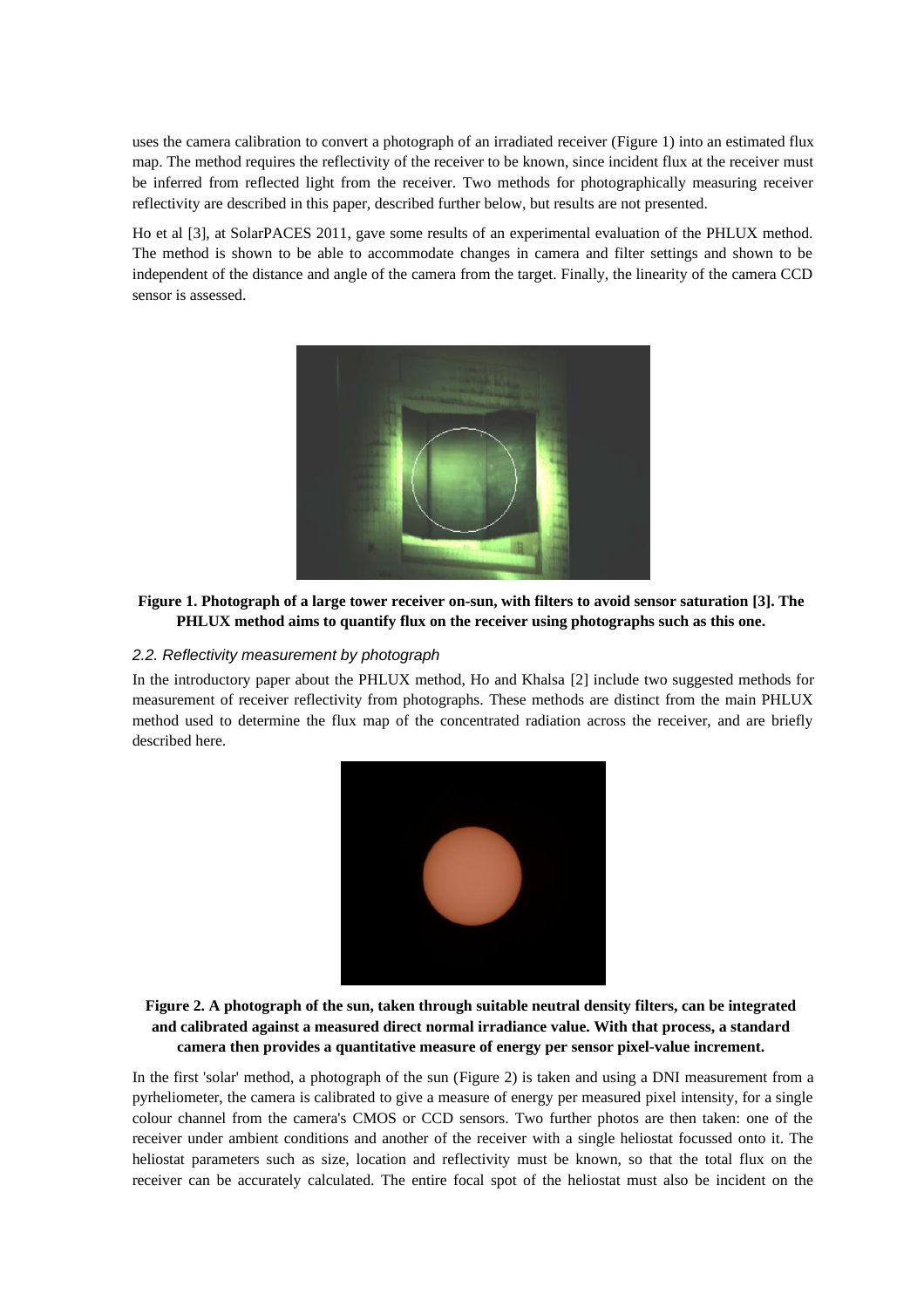receiver surface. The integral of pixel intensities over the entire receiver surface can then be calculated for the two images, and the difference calculated. That difference, converted to an energy basis will be some fraction of the calculated incident energy from the heliostat, which will be equal to the surface reflectivity in the wavelength band of the selected colour channel, provided the surface is Lambertian. If we can assume the surface is grey, then this value will then be the solar-weighted reflectivity. The value calculated in this way is a single reflectivity number applicable for the whole receiver surface. This method cannot be used to determine a local reflectivity 'map' of the receiver surface.

In the second 'coupon' method, a single photograph is taken with a small sample 'coupon' surface of known reflectivity within the field of view, together with the receiver surface. Both of these surfaces should have similar orientation and both should be under comparable lighting conditions – we can assume they will both be under direct (1-sun) sunlight. With assumptions of the surfaces both being Lambertian and both being grey, we can use the relative intensities of pixels between the coupon and the receiver to scale the receiver reflectivity from the known reflectivity of the coupon. The method as proposed is only applied to the wavelength band of a single chosen colour channel (green was recommended); results are intended to be extrapolated to the full spectrum on the assumption that the receiver surface is grey (uniform spectral reflectivity). This method works on a pixel-by-pixel basis, allowing a reflectivity map for the entire receiver surface to be calculated. Alternatively, averaged values over a region of pixels can be used, if local variation is not needed.

In this paper, we evaluate the accuracy of the coupon method, with particular attention to the issues arising from the restricted spectral range of standard DSLR cameras.

## **3. Evaluation of coupon method of reflectivity measurement**

## *3.1. Samples*

To assess the accuracy of the coupon method, a sample board was prepared with a range of grey and coloured paper samples [\(Figure 3\)](#page-2-0). Grey paper samples were newsprint from a local newspaper. Coloured paper samples were a selection of the standard sticky-notes typical in office work. These samples were chosen for their wide range of colour and (diffuse) reflectivity. In addition, one 'real' surface, a sample coated with Pyromark 2500 paint was included in the set. Pyromark 2500 is in common use as a coating for absorbers in CSP systems [4].



**Figure 3. (a) Grey and coloured samples used to evaluate the coupon method. The very dark square is the Pyromark 2500 painted sample. (b) Measurement of the samples using the SOC 410-Solar handheld 7-band solar reflectometer.**

## <span id="page-2-0"></span>*3.2. Characterisation with 410-Solar reflectometer*

The 410-Solar was used to determine the spectral reflectivity of all of the surfaces on the sample board, including all of the paper samples as well as the Pyromark sample and the ceramic Duraboard backing. Using the data files retrieved from the 410-Solar, the spectral data for diffuse reflectivity can be extracted and plotted. The reflectivity spectra for several samples are shown in [Figure 4.](#page-3-0) Wavelength ranges for the seven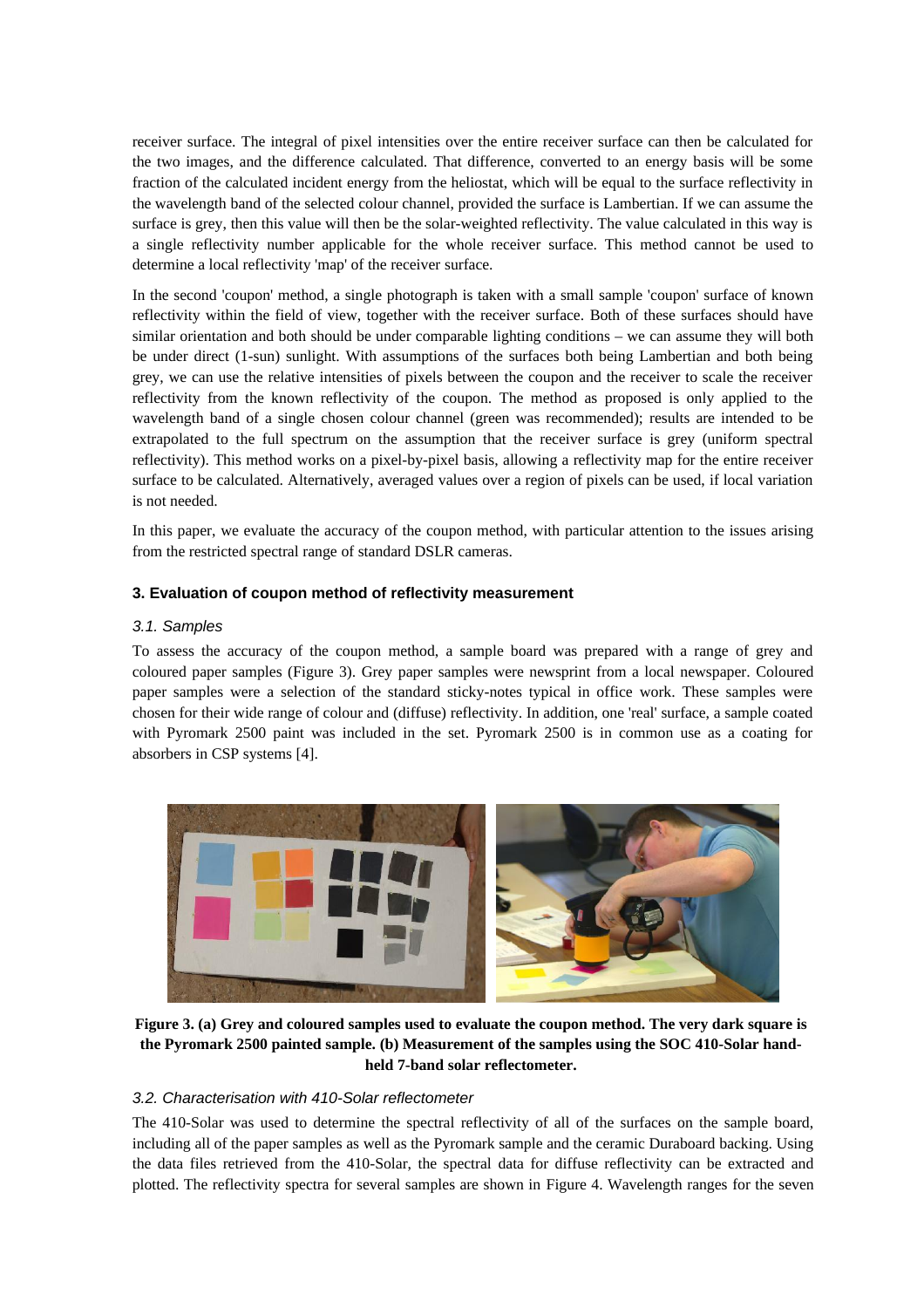detection bands of the 410-Solar are 335-380 nm, 400-540 nm, 480-600 nm, 590-720 nm, 700-1100 nm, 1000-1700 nm and 1700-2500. In this study, we assume the reflectivity to be constant within the band, and then linearly interpolate where there is a gap between bands. For the cases where the bands are overlapping, we likewise interpolate within the overlapping region. The outcome of the interpolation is shown in the red continuous lines of the upper plots of [Figure 4\(](#page-3-0)a)-(d).



<span id="page-3-0"></span>**Figure 4. Reflectivity spectra from 410-Solar measurements for (a) orange paper sample (b) green paper sample (c) grey paper sample (d) Pyromark 2500 sample. The lower part of each plot shows the AM1.5 ASTM G173 air mass 1.5 solar spectrum together with the calculated reflected spectrum; at the lower left of each plot is the calculated solar-weighted reflectivity.**

Once the interpolated spectral reflectivity is calculated, we use the direct+circumsolar data from reference air mass 1.5 solar spectrum, ASTM G173-03 as reported by NREL [5]. The reflectivity and solar spectrum are convolved by elementwise multiplication then integrated with respect to wavelength using Simpson's rule. The integral is then divided by the integral of the raw solar spectrum  $|G_\lambda|$  to give solar-weighted reflectivity:

$$
\rho_{sol} = \frac{\int_{0}^{\infty} \rho_{\lambda} G_{\lambda} d\lambda}{\int_{0}^{\infty} G_{\lambda} d\lambda}
$$

Values calculated for solar-weighted reflectivity from the raw spectral data by this method are in good agreement with the data calculated internally by the 410-Solar instrument.

#### *3.2.1 Accuracy of reflectivity measurement using only visible sensors*

We are ultimately interested in how well a DSLR camera could reproduce the reflectivity data from the more accurate 410-Solar instrument. The limitation of the DSLR camera is that it is designed to produce pictures using only visible components of the solar spectrum. To assess the potential errors arising from only using visible-wavelength sensors, we repeat the above calculation of solar-weighted reflectivity, but this time only using the three visible range sensors in the 410-Solar for our calculation [\(Figure 5\)](#page-4-0).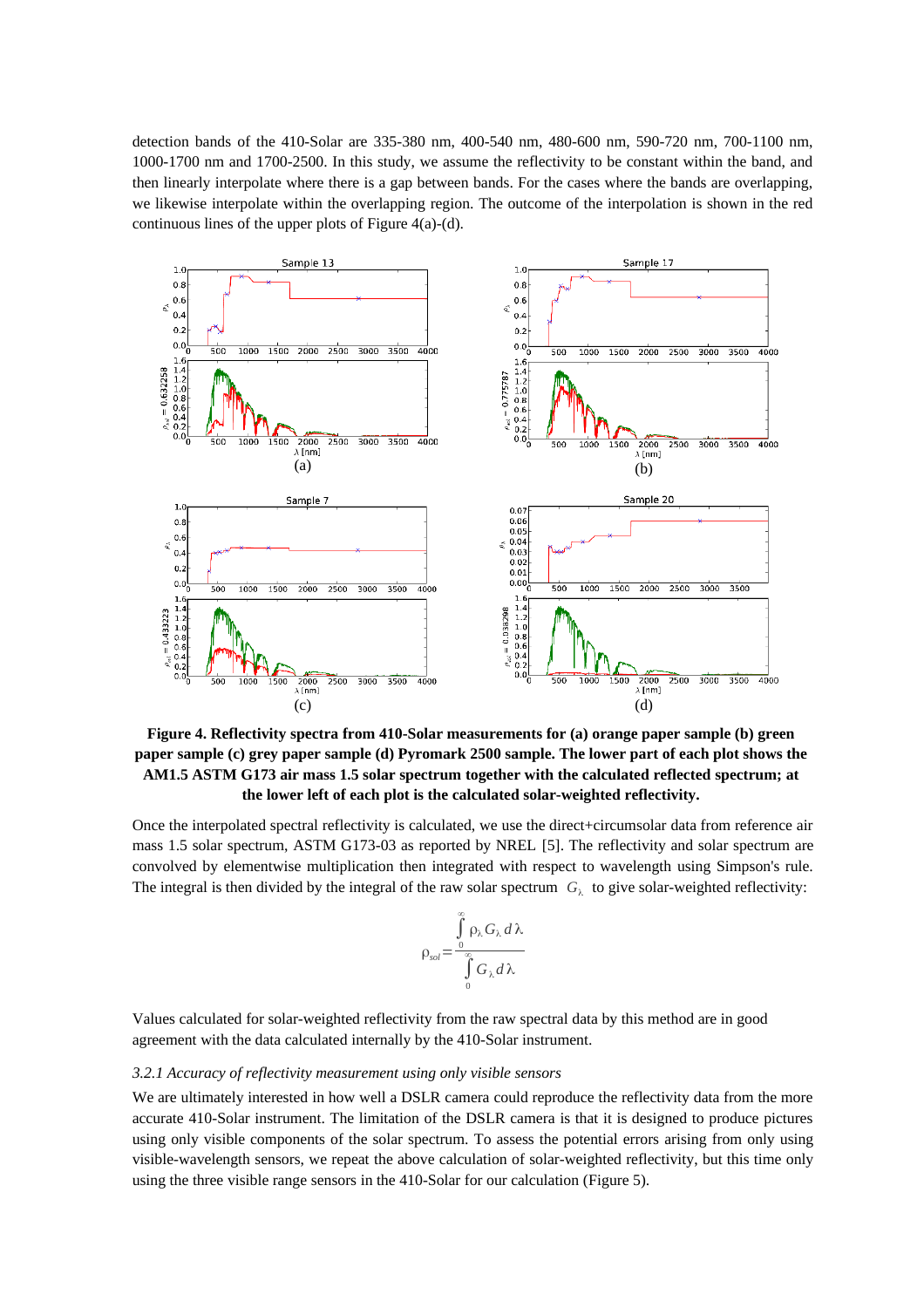This calculation shows that although the visible wavelengths carry a large portion of the solar energy, and as such give some estimate of the solar-weighted reflectivity, there is still a significant fraction of the solar energy in the wavelengths outside the visible range. For the grey paper sample, the reflectivity in the longer wavelengths is well approximated by that in the visible wavelengths, and the result is that prediction of reflectivity using only the visible-wavelength sensors is quite good. However for all of the other samples, which were relatively spectrally non-grey, the reflectivity estimate is quite poor.

This underlines a key problem, essentially unavoidable, with the measurement of solar-weighted reflectivity by purely visible-wavelength sensors: we don't have enough information from our sensors to do the job accurately.



|          | $\rho_{sol}$ | $\rho_{sol,vis}$ |
|----------|--------------|------------------|
| orange   | 0.632        | 0.536            |
| green    | 0.776        | 0.724            |
| grey     | 0.433        | 0.422            |
| Pyromark | 0.0383       | 0.0327           |

<span id="page-4-0"></span>**Figure 5. Left, the solar-weighted reflectivity for the green paper sample, calculated only using the visible-wavelength sensors in the 410-Solar. Right, the reflectivity data calculated from 410-Solar data with all sensors** ρ*sol* **and just the visible ones** ρ*sol , vis* **. As expected, there are significant discrepancies, in particular for the samples that are very non-grey.**

#### *3.3. Application of the coupon method to photographs*

In the preceding section a simple experiment was run using only the data from the 410-Solar instrument. In this section, we implement the full coupon method, by estimating the reflectivity of 'test' samples using a single reference sample and the 410-Solar reflectivity data for that single sample.

For this comparison the pale grey paper sample, Sample 7, was chosen as the reference sample. For the Nokia D9 camera used in this experiment, raw image files can be accessed using appropriate camera settings. These images can be decoded using the open-source *dcraw* code, the output of which was incorporated into a simple PyGTK-based GUI developed for this work that shows histograms of image regions and computes average pixel intensities for the selected regions [\(Figure 6\)](#page-5-0).

The un-normalised, un-balanced 16-bit pixel intensities from the 'raw' image files were previously shown to have good linearity with the incident irradiance at the camera, especially in the green channel [3].

To calculate the reflectivity, for this study, we use all three colour channels from the camera. The reflectivity for each channel is scaled from the spectral reflectivity measured for the corresponding colour channel from the 410-Solar, using the ratio of the pixel intensities in that same colour channel between the test sample and the reference sample,

$$
\rho_{i,c} = \frac{p_{i,c}}{p_{\text{ref},c}} \rho_{\text{ref},c}
$$

where  $c$  is one of the colour channels (blue, green or red),  $i$  is the test sample, ref is the reference sample,  $p$  is a raw, unscaled pixel intensity from the raw image file.  $\rho_{ref,c}$  is the spectral reflectivity of the reference sample for colour channel  $|c|$  from the 410-Solar and  $|\rho_{i,c}|$  is the estimated reflectivity of sample  $|i|$ using the coupon method.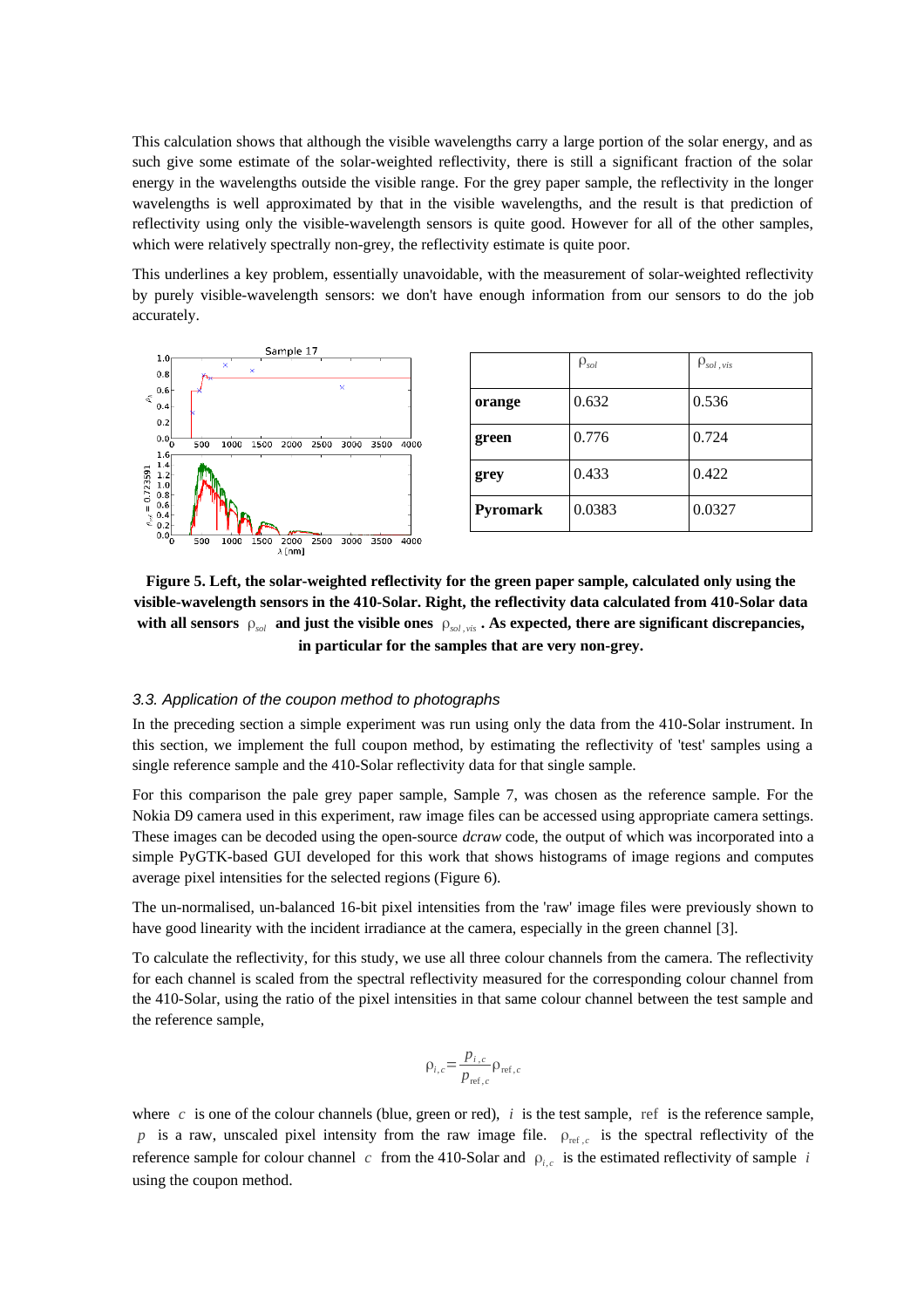

## <span id="page-5-0"></span>**Figure 6. The average pixel value in each of the three colour channels was sampled for each coloured region from a set of raw-format (.NEF) image files from the Nikon camera.**

Once we have the estimated spectral reflectivities for the three visible-wavelength colour channels, we use the same method as described in Section 3.2.1 to estimate the overall solar-weighted reflectivity.

By this method, the results shown in [Figure 7](#page-5-1) were calculated. Three different photos with variable camera position and shutter settings were used. Photo 316, in particular, was taken at approximately 45 degrees zenith angle from the sample board, and appears to show poor agreement because of that. The grey samples show quite good agreement with reflectivity measured by the 410-Solar (within 7 percentage points across all



<span id="page-5-1"></span>**Figure 7. Solar-weighted reflectivity for all samples in the experiment calculated from several different photos, using pale grey paper sample as the reference (Sample 7), with comparison to 410- Solar results. The first bar in each group is the 410-Solar result. Samples 1-11 are all grey-coloured paper and are in quite good agreement with the 410-Solar. Samples 12-19 are coloured paper samples, and agree quite poorly. Sample 20 is the Pyromark 2500 and Samples 21 and 22 are the white Duraboard. Photo 316 is conspicuously less accurate: that photo was taken at a more oblique angle and so directional reflectivity effects are likely to explain the discrepancies.**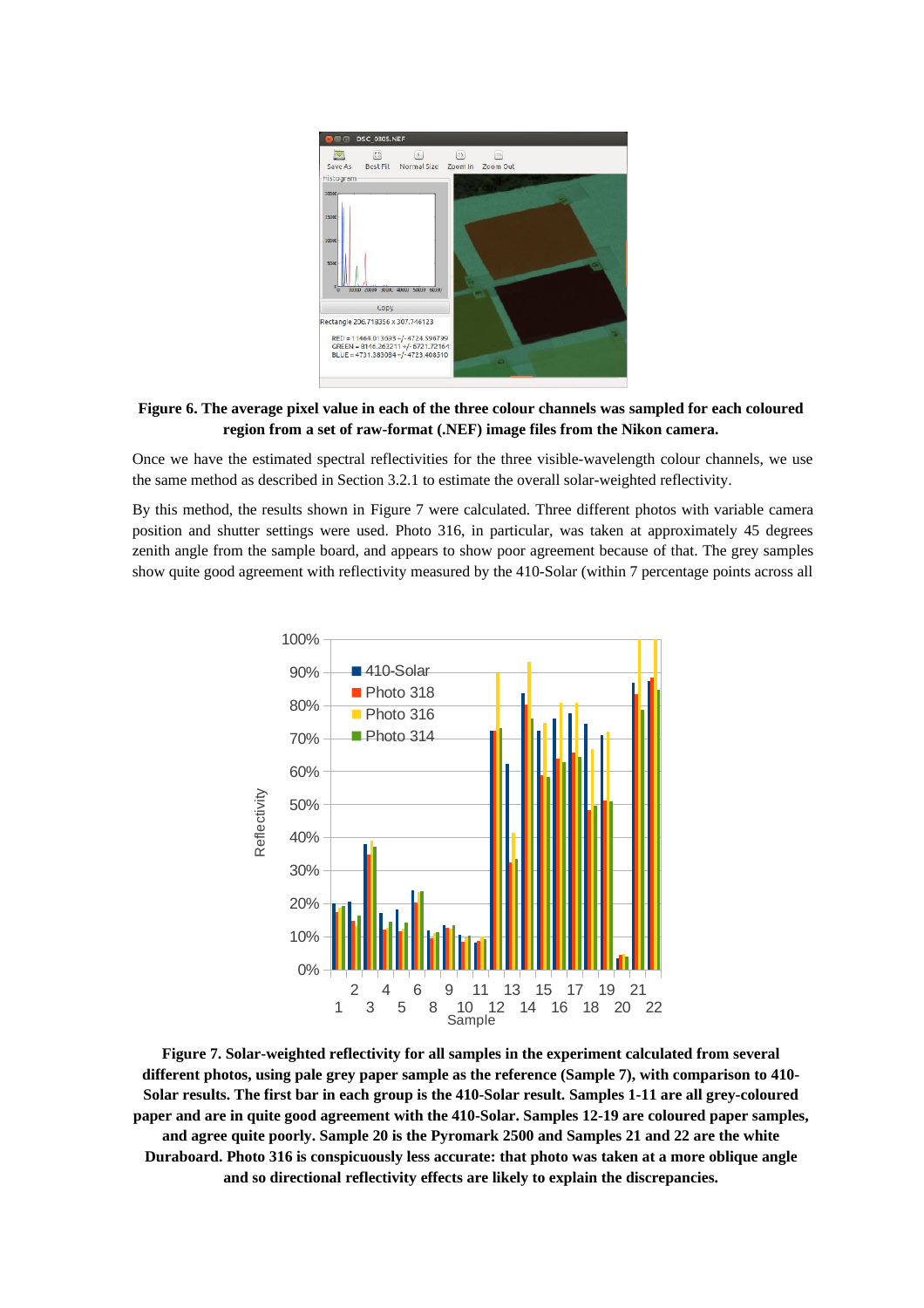grey samples and photos, or within 5 percent if an average of the three photos is used). The coloured paper samples were rather worse, with errors as much as 30 percentage points seen in one case. The pyromark result was quite good, but only in percentage point terms, as opposed to relative error in reflected energy.

Within the set of grey paper samples, if we refer back to the spectral results for the 410-Solar, it is found that a subset of the grey samples, such as the grey sample in [Figure 4,](#page-3-0) have quite uniform reflectivity out into the infrared wavelengths. For that subset of the coloured samples, the coupon method showed accuracy of  $\pm 1.5$ percentage points, indicating that much of the error seen in this study is indeed due to the issue outlined in Section 3.2.1.

#### **4. Possible improvements and future work**

The evaluation of the coupon method detailed in this paper shows quite accurate results are possible for truly grey surfaces. However, it is clear that a surface which is non-grey, especially in the infrared region, presents a real problem for accurate measurement by this technique. The Pyromark 2500, an example of a CSP receiver coating that is commonly used in practice, shows enough non-grey behaviour for an error of (0.0383-0.0327)/0.0383 = 15% in estimated energy losses to result if non-visible wavelengths are ignored.

Depending on the application, this may or may not be acceptable. If attempting to estimate the absorbed energy for this receiver surface, the error is only  $(0.0327 - 0.0383) / (1 - 0.0383) = 0.6\%$ .

The missing information in this approach is the information about longer wavelengths. Actually, CCD and CMOS camera sensors are normally sensitive to longer wavelengths, as shown in [Figure 8,](#page-6-0) but a visible wavelength band-pass filter ('hot mirror') is normally incorporated since the long-wave response produces undesired visual effects in normal photography. One option for low-cost reflectivity measurement might be to attempt to remove this 'hot mirror', and some 'hackers' report success with that approach, at least for obtaining photographs that capture infrared, and not just visible, information.

Another option to increase the accuracy of photographic reflectivity measurement would be to incorporate data from a separate infrared camera. Most of these cameras appear to give proprietary-format images that are calibrated to degrees Celsius, so some calculation would be required to convert that back to an energy value in an appropriate wavelength band. Ideally it should be possible to have a three-band ID camera that makes use of the differences in the CCD channel responses of [Figure 8](#page-6-0) to give independent information about three different infrared wavelength bands. It has not yet been determined if such cameras are readily or cheaply available.



<span id="page-6-0"></span>**Figure 8. Typical CCD response curve (relative spectral response versus wavelength in nm). The pale blue 'hot mirror' line showns the visible-range light filter which suppresses the response of the CCD to longer-wavelength irradiation (Source:ir-photo.net)**